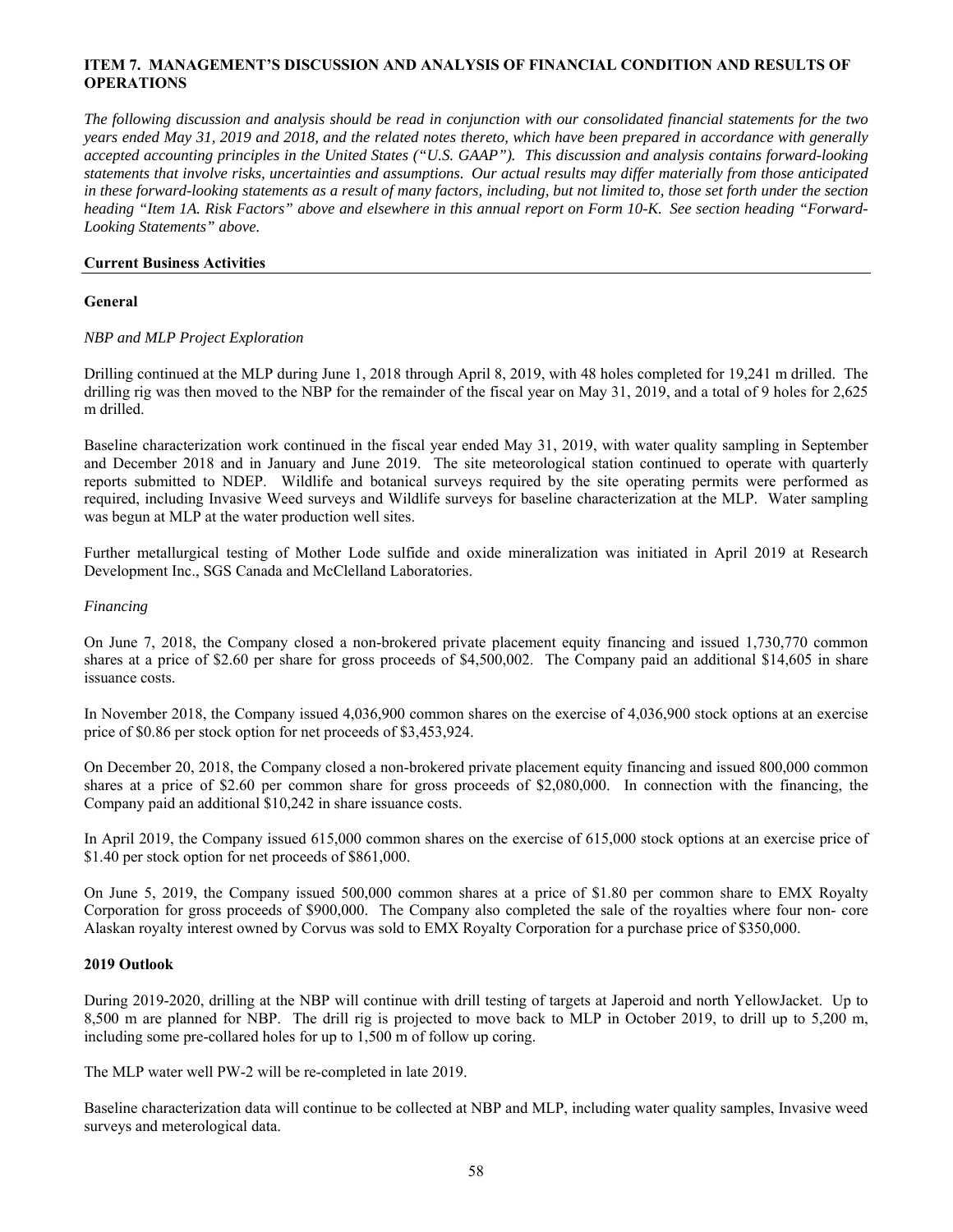# **Year ended May 31, 2019 Compared to Year ended May 31, 2018**

For the year ended May 31, 2019, the Company had a net loss of \$10,858,005 compared to a net loss of \$9,298,163 in the prior year. Included in net loss was \$1,633,957 (2018 - \$673,233) in stock-based compensation charges which was a result of stock options granted during the year and previously granted stock options which vested during the year. Stock-based compensation in the current year comprised of stock options granted on September 15, 2016 and July 31, 2017 which vested during the year and stock options granted on November 19, 2018 and April 9, 2019. The prior year had stock-based compensation arising from stock options granted on September 9, 2015, November 13, 2015, June 22, 2016, September 15, 2016 and July 31, 2017 with vesting during the prior year. The increase in loss of \$1,559,842 in the current year was due to a combination of factors discussed below.

The primary factor for the increase in net loss was the exploration expenditures of \$5,636,641 incurred in the current year compared to \$5,333,180 in the prior year. The exploration activities of the Company increased mainly due to an increase of \$218,607 incurred in the exploration in the current year compared with the prior year as the Company secured additional financing throughout the year and focused its exploration efforts on the NBP-MLP and partly due to increased stock-based compensation charges of \$140,318 during the current year compared to \$55,464 in the prior year. Management expects increases in exploration costs over prior year are likely to continue in the immediate future year as the Company secured further financing in April and June 2019.

Consulting expenses increased to \$1,054,967 (2018 - \$625,677) mainly due to an increase in stock-based compensation charges of \$728,748 during the current period compared to \$306,510 in the comparative period of the prior year.

Insurance expenses increased to \$213,548 (2018 - \$201,415) mainly due to increased insurance premiums as a result of increased Director and Officer Liability coverage during the current year.

Investor relations expenses increased to \$1,308,792 (2018 - \$909,798) mainly due to an increase in advertising and marketing during the current period as part of the Company's efforts to secure additional financing and financial advisory fees incurred. There is an increase in stock-based compensation charges of \$218,853 during the current period compared to \$92,351 in the comparative period of the prior year.

Office expenses decreased to \$119,687 (2018 - \$132,168) and rent expenses decreased to \$74,529 (2018 - \$99,440) mainly due to the Company moving its Denver office location in the comparative period of the prior year.

Professional fees increased to \$376,322 (2018 - \$261,428) due to the professional fees incurred for updating the tax model for the Technical Report and the adjustment of prior years' audit overaccrual. The increase is also due to an increase in stock-based compensation charges of \$12,051 during the current period compared to \$7,332 in the comparative period of the prior year.

Regulatory expenses increased to \$162,313 (2018 - \$96,982) mainly due to an increase in share prices which resulted in an increase to the reporting issuer participation fee which is calculated based on share prices.

Travel expenses increased to \$275,602 (2018 - \$213,335) mainly due to more property tours conducted during the current period as part of the Company's effort in securing additional financing throughout the year.

Wages and benefits increased to \$1,782,198 (2018 - \$1,302,813) mainly due to an increase in stock-based compensation charges of \$533,987 during the current period compared to \$211,576 in the comparative period of the prior year and an increase of \$156,974 in wages and benefits in the current period mainly as a result of increase in wages and bonuses to the CEO and COO of the Company and as a result increase in corresponding employee expenses.

Other expense categories that reflected only moderate change year over year were administration expenses of \$430 (2018 - \$422), and depreciation expenses of \$15,069 (2018 - \$18,020).

Other items amounted to an income of \$162,093 compared to a loss of \$103,485 in the prior year. There was an increase in foreign exchange gain of \$85,258 (2018 – loss of \$123,758), which is the result of factors outside of the Company's control and an increase in interest income of \$76,835 (2018 - \$20,273) as a result of less investment in cashable GIC's during the prior year.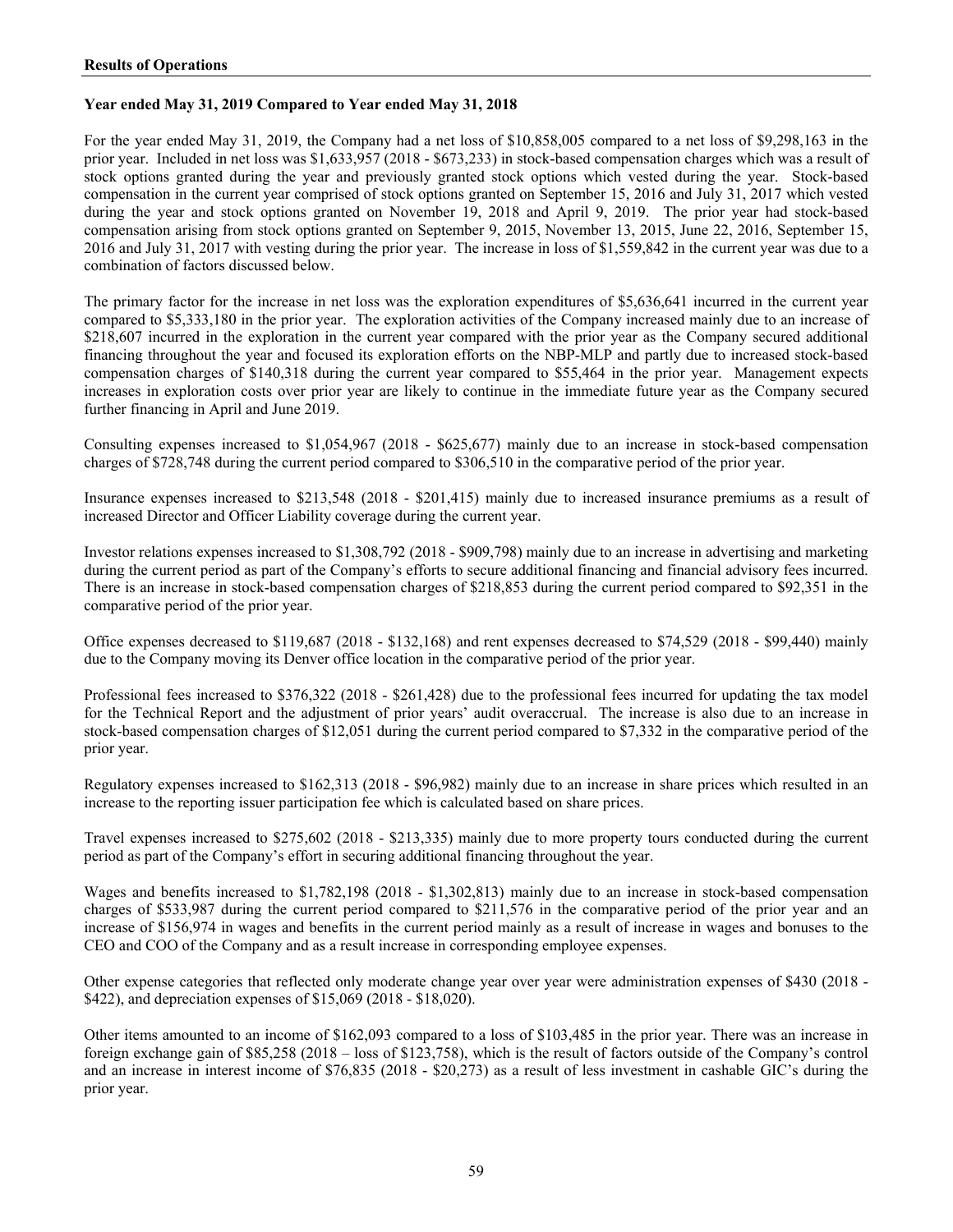# **Three months ended May 31, 2019 Compared to Three months ended May 31, 2018**

For the three months ended May 31, 2019, the Company had a net loss of \$2,862,083 compared to a net loss of \$2,184,520 in the comparative period of the prior year. Included in net loss was \$671,809 (2018 - \$164,368) in stock-based compensation charges which is a result of stock options granted during the period and previously granted stock options which vested during the period. Stock-based compensation in the current period comprised of stock options granted on July 31, 2017, November 19 2018 and April 9, 2019 which vested during the period. The prior period comparative had stock-based compensation arising from stock options granted on September 15, 2016 and July 31, 2017 which vested during the comparative period of the prior year. The increase in loss of \$677,563 in the three month period of the current year was due to a combination of factors discussed below.

The primary factor for the increase in the net loss was the exploration expenditures of \$1,418,450 incurred in the current period compared to \$1,257,796 in the comparative period of the prior year. The exploration activities of the Company increased mainly due to an increase of \$119,724 incurred in the exploration in the current period compared with the comparative period of the prior year as the Company secured more funding via exercise of stock options in April 2019 and focused its exploration efforts on the NBP-MLP and partly due to increased stock-based compensation charges of \$55,228 during the current period compared to \$14,298 in the comparative period of the prior year. Management expects increases in exploration costs over prior periods are likely to continue in the immediate future periods as the Company secured further financing in June 2019.

Consulting fees increased to \$391,083 (2018 - \$156,695) mainly due to an increase in stock-based compensation charges of \$305,614 during the current period compared to \$75,445 in the comparative period of the prior year.

Investor relations expenses increased to \$305,952 (2018 - \$293,503) mainly due to an increase in stock-based compensation charges of \$88,177 during the current period compared to \$22,534 in the comparative period of the prior year. The increase was offset by a decrease in investor relations-related travels due to timing of marketing trips.

Professional fees increased to \$108,921 (2018 - \$66,993) mainly due to an increase in the audit accrual and legal fees, and an increase in stock-based compensation charges of \$4,518 during the current period compared to \$1,821 in the comparative period of the prior year.

Regulatory expenses increased to \$59,932 (2018 - \$10,671) mainly due to an increase in the base and variable fee paid to the TSX in the current period.

Travel expenses increased to \$87,263 (2018 - \$49,375) mainly due to more property tours conducted during the current period as the Company's efforts to secure additional financing.

Wages and benefits increased to \$446,545 (2018 - \$269,744) mainly due to an increase in stock-based compensation charges of \$218,272 during the current period compared to \$50,270 in the comparative period of the prior year.

Other expense categories that reflected only moderate change period over period were administration expenses of \$107 (2018 - \$106), depreciation expenses of \$3,807 (2018 - \$4,543), insurance expenses of \$55,757 (2018 - \$54,136), office expenses of \$33,753 (2018 - \$23,731) and rent expenses of \$19,008 (2018 – \$19,956).

Other items amounted to an income of \$68,495 compared to an income of \$22,729 in the prior period. There was an increase in foreign exchange to a gain of \$46,601 (2018 – \$15,023), which was the result of factors outside of the Company's control and an increase in interest income of \$21,894 (2018 - \$7,706) as a result of more investment in cashable GIC's during the current period.

# **Liquidity and Capital Resources**

The Company has no revenue generating operations from which it can internally generate funds. To date, the Company's ongoing operations have been financed by the sale of its equity securities by way of public offerings, private placements and the exercise of incentive stock options and share purchase warrants. The Company believes that it will be able to secure additional private placements and public financings in the future, although it cannot predict the size or pricing of any such financings. In addition, the Company can raise funds through the sale of interests in its mineral properties, although current market conditions have substantially reduced the number of potential buyers/acquirers of any such interest(s). This situation is unlikely to change until such time as the Company can develop a bankable feasibility study on one of its projects. When acquiring an interest in mineral properties through purchase or option, the Company will sometimes issue Common Shares to the vendor or optionee of the property as partial or full consideration for the property interest in order to conserve its cash.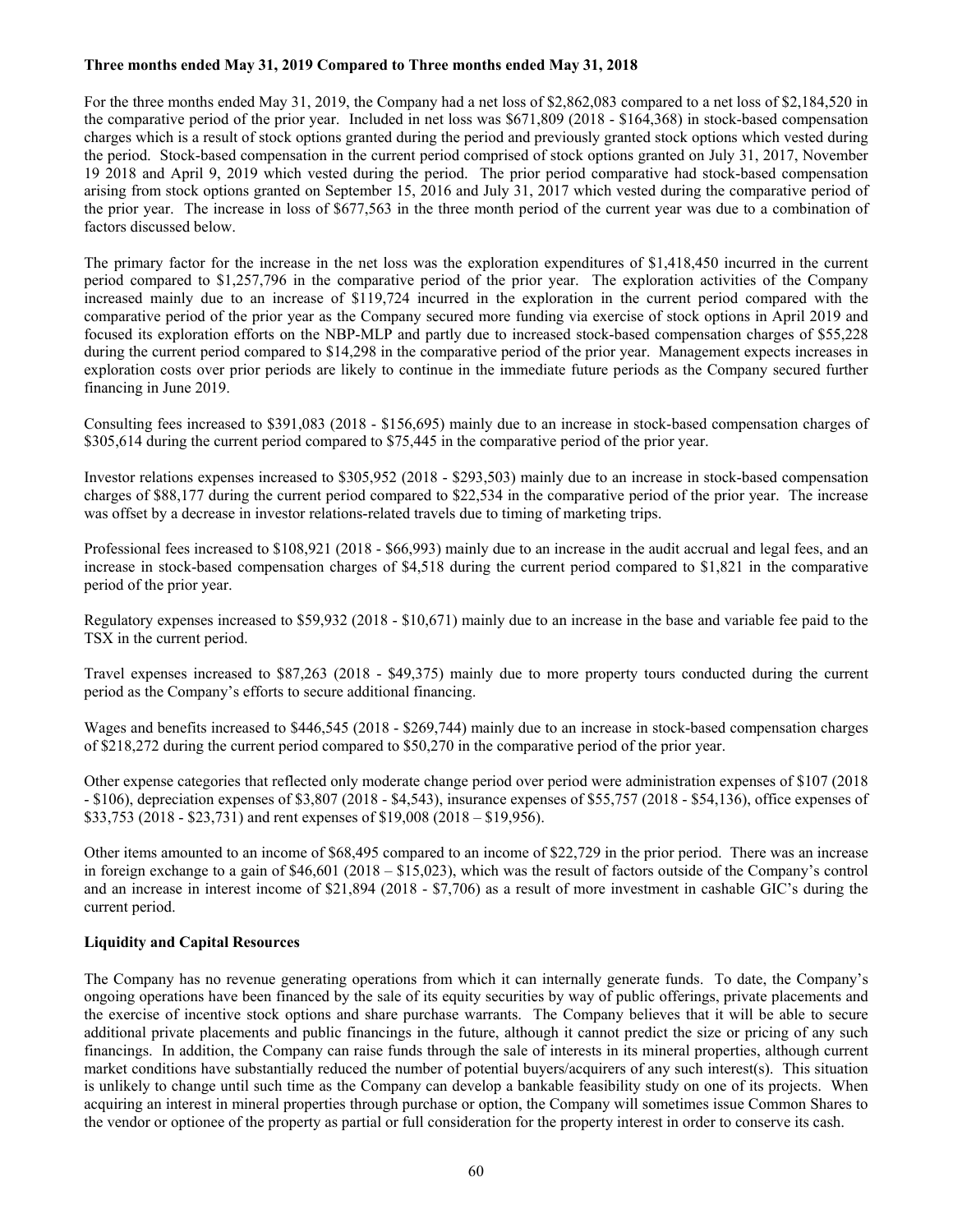The consolidated financial statements have been prepared on a going concern basis, which presume the realization of assets and discharge of liabilities in the normal course of business for the foreseeable future. The Company's ability to continue as a going concern is dependent upon achieving profitable operations and/or obtaining additional financing.

In assessing whether the going concern assumption is appropriate, management takes into account all available information about the future within one year from the date the consolidated financial statements are issued. There is substantial doubt upon the Company's ability to continue as going concern, as explained below and in the financial statements.

The Company has sustained significant losses from operations, has negative cash flows and has an ongoing requirement for capital investment to explore its mineral properties. Based on its current plans, budgeted expenditures, and cash requirements, the Company has sufficient cash to finance its current plans for the 18 months from the date the consolidated financial statement are issued.

The Company reported cash and cash equivalents of \$4,145,085 as at May 31, 2019 compared to \$2,610,541 as at May 31, 2018. The change in cash position was the net result of \$9,401,728 used for operating activities, \$47,318 used for capitalized acquisition costs, \$1,769 used on property and equipment, and \$10,863,867 received from the private placements of common shares in June 2018 and December 2018 (net of share issue costs), and exercise of stock options during the year ended May 31, 2019.

As at May 31, 2019, the Company had working capital of \$4,204,082 compared to working capital of \$2,562,047 as at May 31, 2018. On June 7, 2018, the Company closed a non-brokered private placement equity financing and issued 1,730,770 common shares at a price of \$2.60 per share for gross proceeds of \$4,500,002. During the second quarter of the year, an aggregate of 4,036,900 common shares were issued on the exercise of 4,036,900 stock options at an exercise price of \$0.86 per stock option for net proceeds of \$3,453,924. On December 20, 2018, the Company closed a private placement equity financing and issued 800,000 common shares at a price of \$2.60 per common share for gross proceeds of \$2,080,000. During the fourth quarter of the year, an aggregate of 615,000 common shares were issued on the exercise of 615,000 stock options at an exercise price of \$1.40 per stock option for net proceeds of \$861,000. On June 5, 2019, the Company closed a non-brokered private placement equity financing and issued 500,000 common shares at a price of \$1.80 per share for gross proceeds of \$900,000 and sold its non-core Alaska royalty interest for a purchase price of \$350,000.

The Company expects that it will operate at a loss for the foreseeable future and believes the current cash and cash equivalents will be sufficient for it to maintain its currently held properties, and fund its currently anticipated general and administrative costs until February 2020. Following February 2020, the Company will need to scale back anticipated activities and costs or raise additional financing to fund operations through the year ending May 31, 2020. The Company's current anticipated operating expenses are \$5,240,000 until February 29, 2020 and \$6,030,000 until May 31, 2020. The Company's anticipated monthly burn rate averages approximately \$582,000 for June 2019 to February 2020, where approximately \$359,000 is budgeted for administrative purposes and approximately \$223,000 is for planned exploration expenditures and holding costs for the NBP and the MLP. From June 2019 to May 2020, the Company's anticipated monthly burn rate averages approximately \$503,000, of which \$328,000 is budgeted for administrative purposes and approximately \$175,000 is for planned exploration expenditures and holding costs for the NBP and the MLP. In any event, the Company will be required to raise additional funds, again through public or private equity financings, prior to the end of February 2020 in order to continue in business. Should such financing not be available in that time-frame, the Company will be required to reduce its activities and will not be able to carry out all of its presently planned exploration and, if warranted, development activities at the NBP and the MLP on its currently anticipated scheduling.

Despite the Company's success to date in raising significant equity financing to fund its operations, there is significant uncertainty that the Company will be able to secure any additional financing in the current or future equity markets. See "Risk Factors – We will require additional financing to fund exploration and, if warranted, development and production". Failure to obtain additional financing could have a material adverse effect on our financial condition and results of operation and could cast uncertainty on our ability to continue as a going concern. The quantity of funds to be raised and the terms of any proposed equity financing that may be undertaken will be negotiated by management as opportunities to raise funds arise. Specific plans related to the use of proceeds will be devised once financing has been completed and management knows what funds will be available for these purposes. Due to this uncertainty, if the Company is unable to secure additional financing, it may be required to reduce all discretionary activities at the NBP and the Mother Lode Property to preserve its working capital to fund anticipated non-discretionary expenditures beyond the 2021 fiscal year.

The Company has no exposure to any asset-backed commercial paper. Other than cash held by its subsidiaries for their immediate operating needs in Alaska and Nevada, all of the Company's cash reserves are on deposit with a major Canadian chartered bank. The Company does not believe that the credit, liquidity or market risks with respect thereto have increased as a result of the current market conditions. However, in order to achieve greater security for the preservation of its capital, the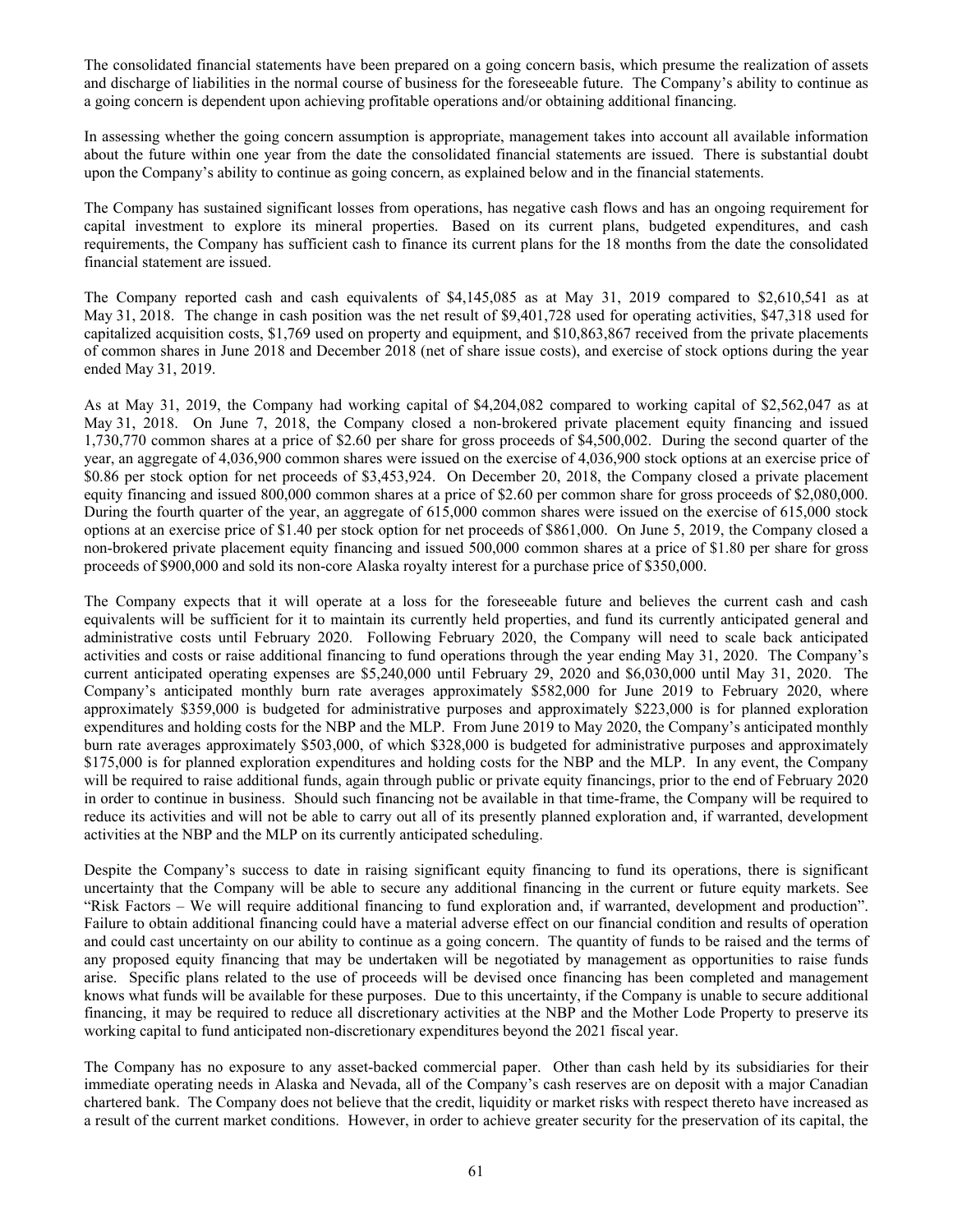Company has, of necessity, been required to accept lower rates of interest, which has also lowered its potential interest income.

# **Off-Balance Sheet Arrangements**

The Company has no off-balance sheet arrangements.

# **Environmental Regulations**

The operations of the Company may in the future be affected from time to time in varying degrees by changes in environmental regulations, including those for future removal and site restoration costs. Both the likelihood of new regulations and their overall effect upon the Company vary greatly and are not predictable. The Company's policy is to meet or, if possible, surpass standards set by relevant legislation by application of technically proven and economically feasible measures.

# **Critical Accounting Policies**

# *Basis of presentation*

These consolidated financial statements are presented in Canadian dollars and have been prepared in accordance with generally accepted accounting principles in the United States ("US GAAP").

# *Basis of consolidation*

These consolidated financial statements include the accounts of the Company and its wholly-owned subsidiaries (collectively, the "Group"), Corvus USA (a Nevada corporation), Corvus Nevada (a Nevada corporation), Raven Gold (an Alaska corporation), SoN (a Nevada limited liability company) and Mother Lode Mining Company LLC (a Nevada limited liability company). All intercompany transactions and balances were eliminated upon consolidation.

#### *Significant judgments, estimates and assumptions*

The preparation of these financial statements in accordance with US GAAP requires management to make certain estimates, judgments and assumptions that affect the reported amounts of assets and liabilities at the date of the financial statements and reported amounts of expenses during the reporting year. Actual outcomes could differ from these estimates. These financial statements include estimates which, by their nature, are uncertain. The impacts of such estimates are pervasive throughout the financial statements, and may require accounting adjustments based on future occurrences. Revisions to accounting estimates are recognized in the year in which the estimate is revised and future periods if the revision affects both current and future years. These estimates are based on historical experience, current and future economic conditions and other factors, including expectations of future events that are believed to be reasonable under the circumstances.

#### *Significant estimates*

Significant assumptions about the future and other sources of estimation uncertainty that management has made at the end of the reporting year, that could result in a material adjustment to the carrying amounts of assets and liabilities, in the event that actual results differ from assumptions made, relate to, but are not limited to, the carrying value and the recoverability of the capitalized acquisition costs, the assumptions used to determine the fair value of stock-based compensation, and the estimated amounts of reclamation and environmental obligations.

# *Significant judgments*

Critical accounting judgments are accounting policies that have been identified as being complex or involving subjective judgments or assessments. The Company made the following critical accounting judgments:

- The determination of deferred tax assets and liabilities.
- The analysis of resource calculations, drill results, laboratory work, etc., which can impact the Company's assessment of impairments, and provisions, if any, for environmental rehabilitation and restorations.
- The determination of functional currency. using the currency of the primary economic environment in which each of the parent company and its subsidiaries operates.
- The assessment of the Company's ability to continue as a going concern.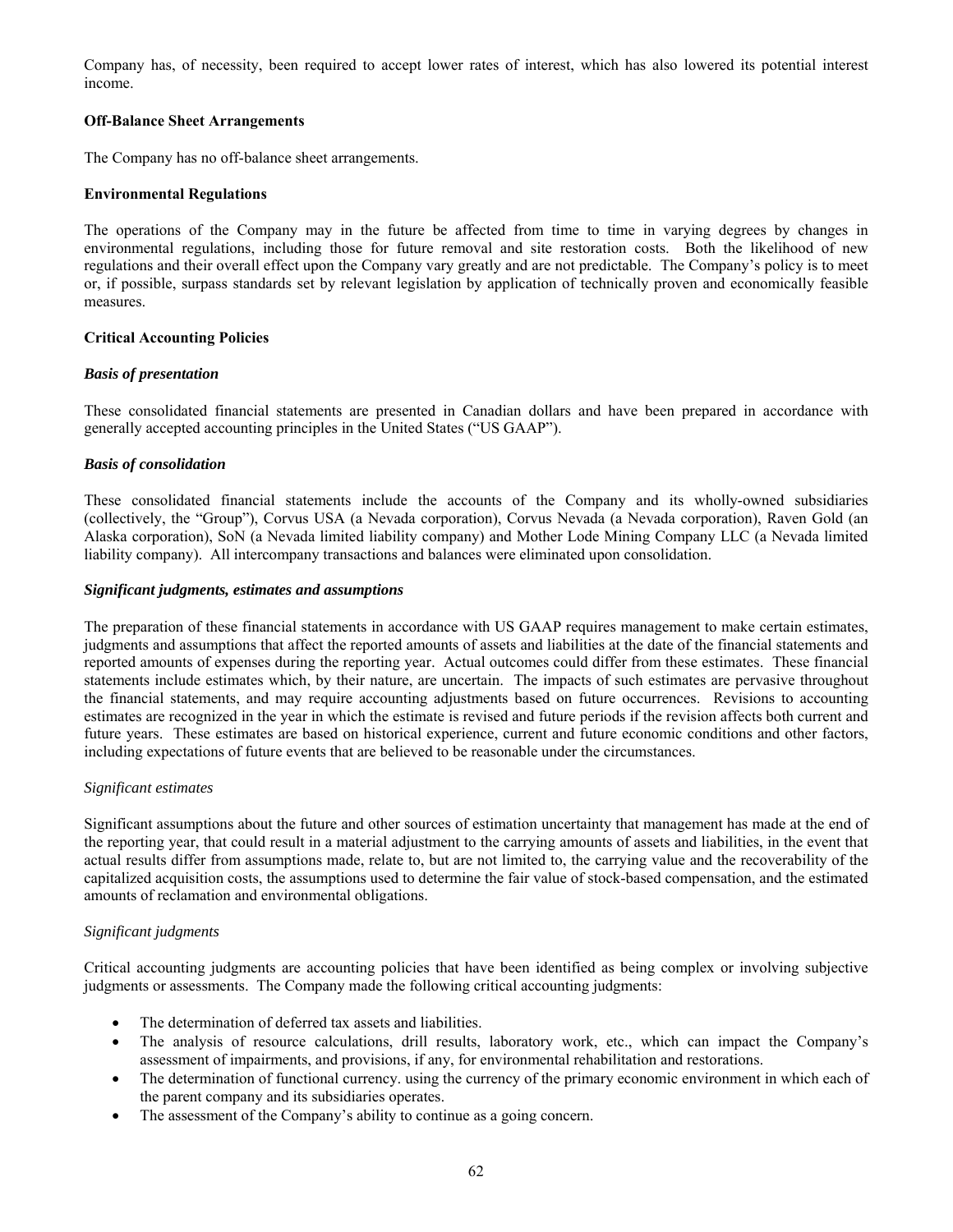# *Cash and cash equivalents*

Cash equivalents include highly liquid investments in term deposits that are readily convertible to known amounts of cash with original maturities of three months or less, and term deposits with original term of maturities greater than three months but are cashable after 30 days with no penalties, and are subject to an insignificant risk of change in value.

# *Foreign currency translation*

The presentation currency of the Company is the Canadian dollar.

The functional currency of each of the parent company and its subsidiaries is measured using the currency of the primary economic environment in which that entity operates. The functional currency of Corvus USA, Corvus Nevada, Raven Gold, SoN, and Mother Lode Mining Company LLC is US dollars, and for the Company the functional currency is Canadian dollars.

# *Transactions and balances*

Foreign currency transactions are translated into the functional currency using the exchange rates prevailing at the date of the transaction. Foreign currency monetary items are translated at the year-end exchange rate. Non-monetary items measured at historical cost continue to be carried at the exchange rate at the date of the transaction. Non-monetary items measured at fair value are reported at the exchange rate at the date when fair values were determined.

Exchange differences arising on the translation of monetary items or on settlement of monetary items are recognized in profit or loss in the Statement of Operations and Comprehensive Loss in the year in which they arise.

Exchange differences arising on the translation of non-monetary items are recognized in other comprehensive income (loss) in the Statement of Operations and Comprehensive Loss to the extent that gains and losses arising on those non-monetary items are also recognized in other comprehensive income (loss). Where the non-monetary gain or loss is recognized in profit or loss, the exchange component is also recognized in profit or loss.

# *Parent and Subsidiary Companies*

The financial results and position of foreign operations whose functional currency is different from the presentation currency are translated as follows:

- Assets and liabilities are translated at year-end exchange rates prevailing at that reporting date; and
- Income and expenses are translated at monthly average exchange rates during the year.

Exchange differences arising on translation of foreign operations are transferred directly to the Group's exchange difference on translating foreign operations in the Statement of Operations and Comprehensive Loss and are reported as a separate component of shareholders' equity titled "Cumulative Translation Differences". These differences are recognized in profit or loss in the year in which the operation is disposed of.

# *Property and equipment*

#### *Recognition and measurement*

On initial recognition, property and equipment are valued at cost, being the purchase price and directly attributable costs of acquisition or construction required to bring the asset to the location and condition necessary to be capable of operating in the manner intended by the Company, including appropriate borrowing costs and the estimated present value of any future unavoidable costs of dismantling and removing items.

Property and equipment is subsequently measured at cost less accumulated depreciation, less any accumulated impairment losses, with the exception of land which is not depreciated.

When parts of an item of property and equipment have different useful lives, they are accounted for as separate items (major components) of property and equipment.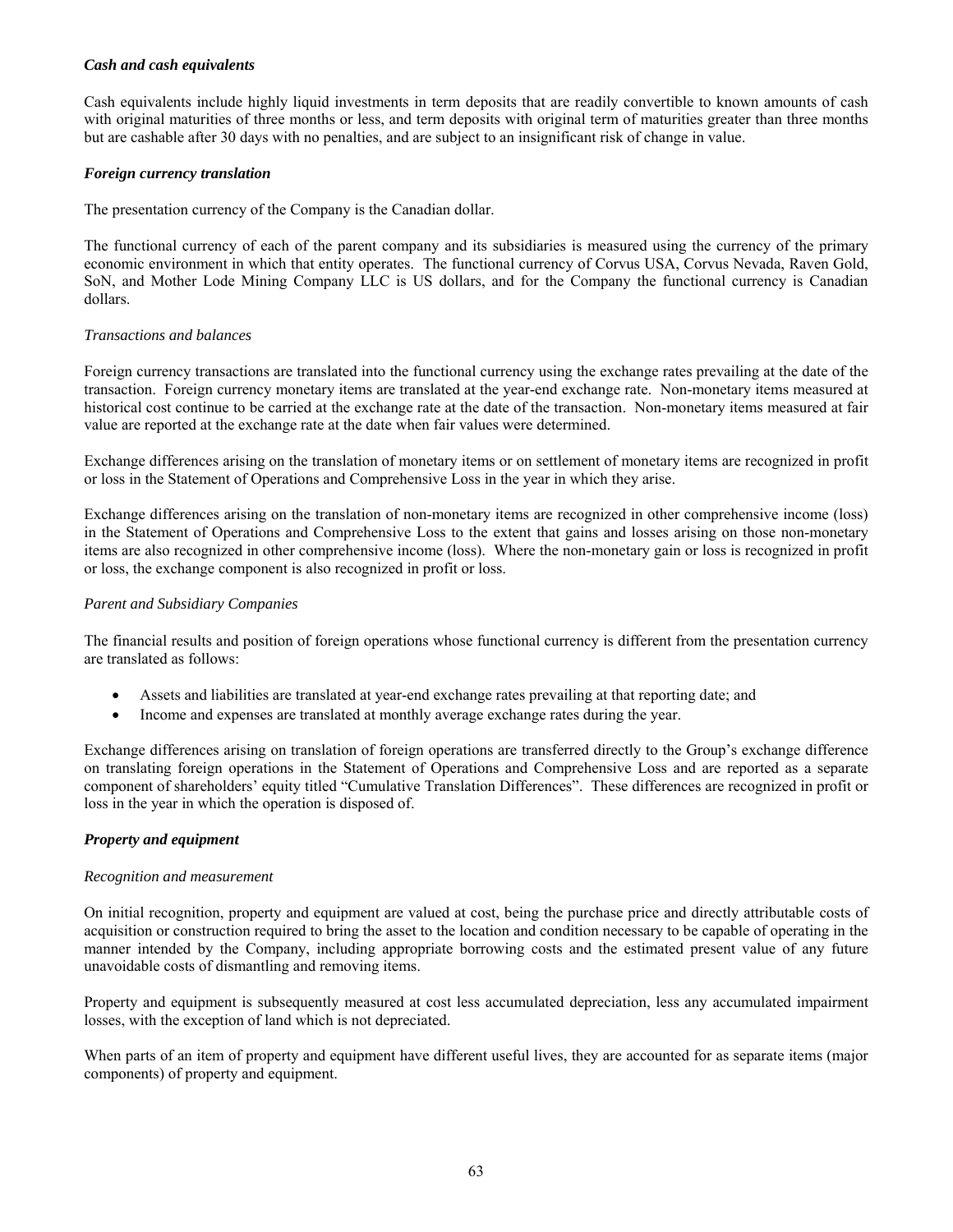## *Subsequent costs*

The cost of replacing part of an item of property and equipment is recognized in the carrying amount of the item if it is probable that the future economic benefit embodied within the part will flow to the Company and its cost can be measured reliably. The carrying amount of the replaced part is derecognized. The costs of the day-to-day servicing of property and equipment are recognized in profit or loss as incurred.

### *Major maintenance and repairs*

Subsequent costs are included in the asset's carrying amount or recognized as a separate asset, as appropriate, only when it is probable that future economic benefits associated with the item will flow to the Company and the cost of the item can be measured reliably. All other repairs and maintenance expenditures are charged to profit or loss during the financial year in which they are incurred.

# *Gains and losses*

Gains and losses on disposal of an item of property and equipment are determined by comparing the proceeds from disposal with the carrying amount, and are recognized net within other items in profit or loss.

# *Depreciation*

Depreciation is recognized in profit or loss on a declining-balance basis at the following annual rates:

| Computer equipment | $\overline{\phantom{a}}$ | 30% declining balance |
|--------------------|--------------------------|-----------------------|
| <b>Vehicles</b>    |                          | 30% declining balance |
| Tent               |                          | 20% declining balance |

Additions during the year are depreciated at one-half the annual rates.

Depreciation methods, useful lives and residual values are reviewed at each financial year-end and adjusted if appropriate.

### *Mineral exploration and evaluation expenditures*

The Company's mineral projects are currently in the exploration and evaluation phase. All direct costs related to the acquisition of mineral property interests are capitalized. Mineral property exploration costs are expensed as incurred. At such time that the Company determines that a mineral property can be economically developed, subsequent mineral property expenses will be capitalized during the development of such property.

# *Impairment of long-lived assets*

The Company assesses long-lived assets for impairment or when facts and circumstances suggest that the carrying amount of an asset may exceed its recoverable amount. Impairment analysis includes assessment of the following circumstances: a significant decrease in the market price of a long-lived asset or asset group; a significant adverse change in the extent or manner in which a long-lived asset or asset group is being used or in its physical condition; a significant adverse change in legal factors or in the business climate that could affect the value of a long-lived asset or asset group, including an adverse action or assessment by a regulator; an accumulation of costs significantly in excess of the amount originally expected for the acquisition or construction of a long-lived asset or asset group; a current-period operating or cash flow loss combined with a history of operating or cash flow losses or a projection or forecast that demonstrates continuing losses associated with the use of a long-lived asset or asset group; a current expectation that, more likely than not, a long-lived asset or asset group will be sold or otherwise disposed of significantly before the end of its previously estimated useful life. The term more likely than not refers to a level of likelihood that is more than 50%.

# *Asset retirement obligations*

The Company records a liability based on the best estimate of costs for site closure and reclamation activities that the Company is legally or contractually required to remediate at the time environmental disturbance occurs. The provision for closure and reclamation liabilities is estimated using expected cash flows based on engineering and environmental reports and accreted to full value over time through periodic charges to profit or loss. As at May 31, 2019, the Company recorded a provision of \$419,286 (USD 309,000) (2018 - \$366,641 (USD 283,000)) for environmental rehabilitation.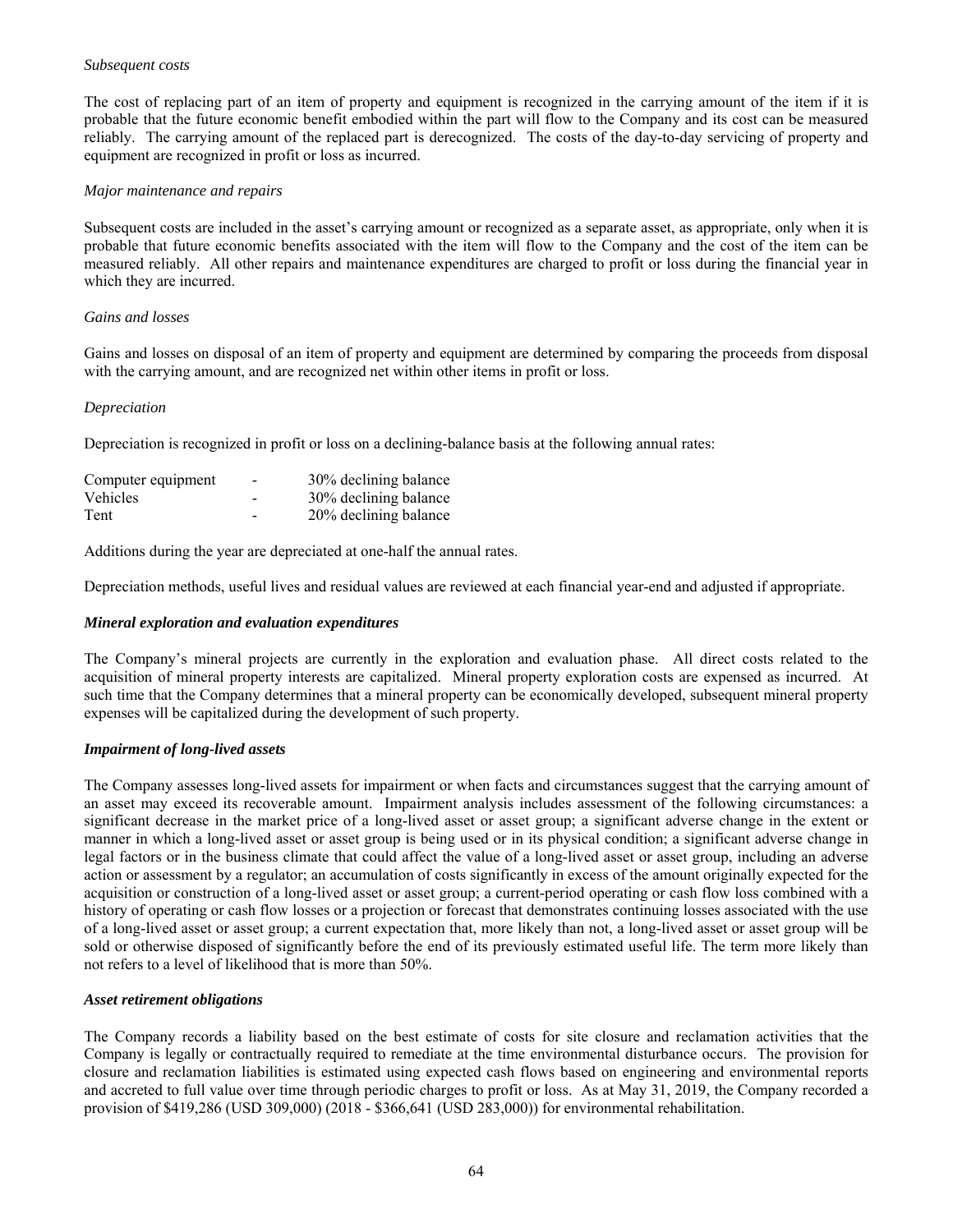### *Income taxes*

The Company accounts for income taxes under the asset and liability method. Deferred tax assets and liabilities are recognized for the future tax consequences attributable to differences between the financial statement carrying amounts of existing assets and liabilities and their respective tax bases. Deferred tax assets and liabilities are measured using enacted tax rates expected to apply to taxable income in the years in which those temporary differences are expected to be recovered or settled. Under the asset and liability method, the effect on deferred tax assets and liabilities of a change in tax rates is recognized in income in the period that includes the enactment date. A valuation allowance is recognized if it is more likely than not that some portion or the entire deferred tax asset will not be realized.

# *Share capital*

The proceeds from the exercise of stock options, warrants and escrow shares are recorded as share capital in the amount for which the option, warrant or escrow share enabled the holder to purchase a share in the Company.

Commissions paid to agents, and other related share issuance costs, such as legal, auditing, and printing, on the issue of the Company's shares are charged directly to share capital.

#### *Valuation of equity units issued in private placements*

The Company has adopted a residual value method with respect to the measurement of shares and warrants issued as private placement units. The residual value method first allocates value to the more easily measurable component based on fair value and then the residual value, if any, to the less easily measurable component.

The fair value of the common shares issued in the private placements was determined to be the more easily measurable component and were valued at their fair value, as determined by the closing quoted bid price on the announcement date. The balance, if any, is allocated to the attached warrants. Any fair value attributed to the warrants is recorded as contributed surplus. Upon exercise of the warrants, the related fair value is reallocated to share capital.

# *Earnings (loss) per share*

Basic loss per share is calculated using the weighted average number of common shares outstanding during the year. The Company uses the treasury stock method to compute the dilutive effect of options, warrants and similar instruments. Under this method, the dilutive effect on earnings (loss) per share is calculated presuming the exercise of outstanding options, warrants and similar instruments. It assumes that the proceeds of such exercise would be used to repurchase common shares at the average market price during the year. However, the calculation of diluted loss per share excludes the effects of various conversions and exercise of options and warrants that would be anti-dilutive. For the year ended May 31, 2019, 10,000,000 outstanding stock options  $(2018 - 9,861,900)$  were not included in the calculation of diluted earnings (loss) per share as their inclusion was anti-dilutive.

#### *Stock-based compensation*

The Company follows the provisions of Financial Accounting Standards Board Accounting Standards Codification Section 718 "Compensation - Stock Compensation", which establishes accounting for equity based compensation awards to be accounted for using the fair value method. The Company uses the Black-Scholes option pricing model to determine the grant date fair value of the awards. Compensation expense is measured at the grant date and recognized over the requisite service period, on a straight line basis, which is generally the vesting period. Upon exercise of stock options, the related fair value is reallocated to share capital.

#### *Non-monetary transactions*

All non-monetary transactions are measured at the fair value of the asset surrendered or the asset received, whichever is more reliable, unless the transaction lacks commercial substance or the fair value cannot be reliably established. The commercial substance requirement is met when the future cash flows are expected to change significantly as a result of the transaction. When the fair value of a non-monetary transaction cannot be reliably measured, it is recorded at the carrying amount (after reduction, when appropriate, for impairment) of the asset given up adjusted by the fair value of any monetary consideration received or given. When the asset received or the consideration given up is shares in an actively traded market, the value of those shares will be considered fair value.